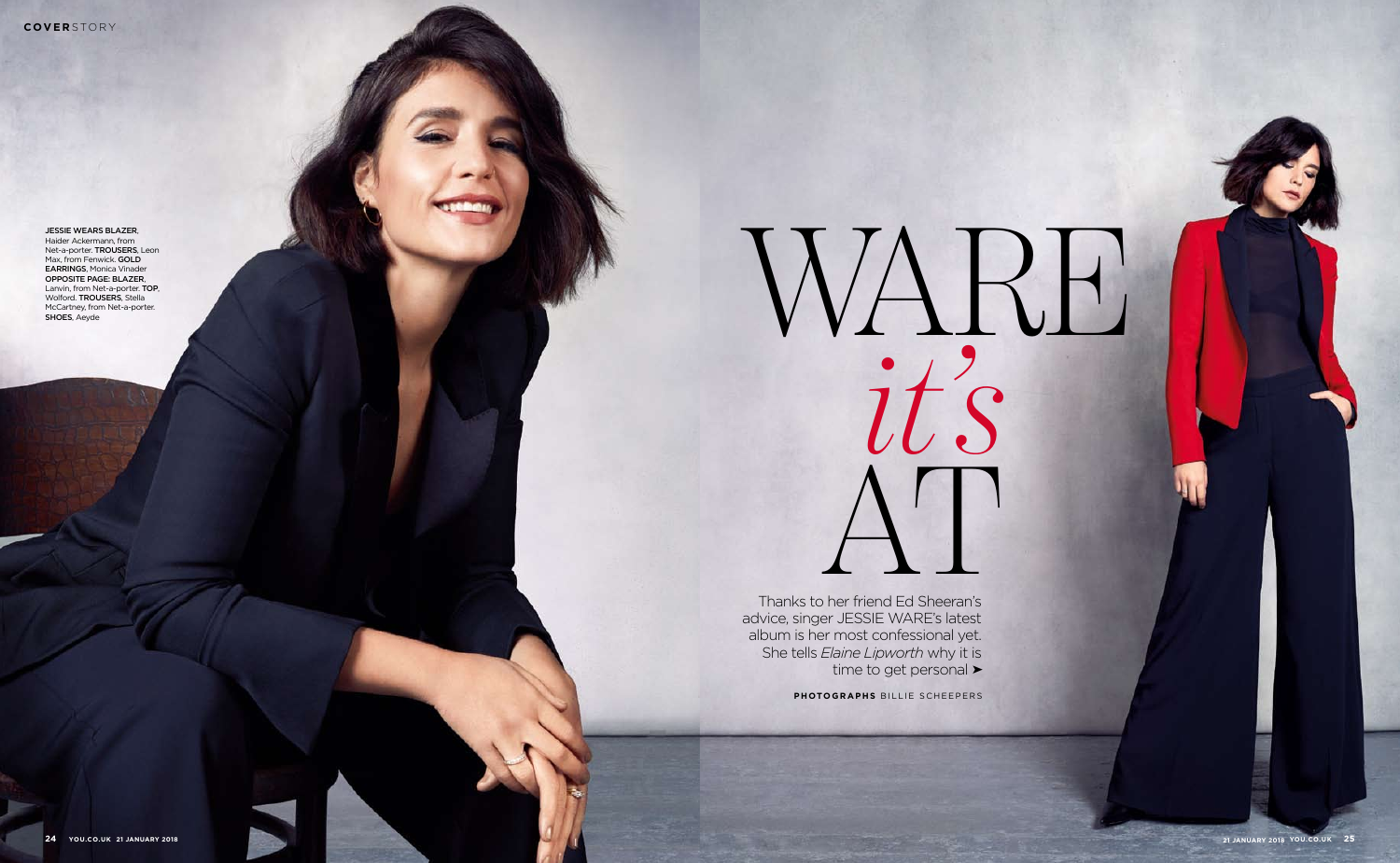few days before my interview with<br>
Jessie Ware, I watch the South<br>
London pop sensation perform at<br>
the Troubadour, West Hollywood's<br>
legendary venue. The concert is<br>
sold out – there are queues stretching along Santa Jessie Ware, I watch the South London pop sensation perform at the Troubadour, West Hollywood's legendary venue. The concert is Monica Boulevard – and inside, the club is packed.

Often compared to Sade, Jessie, 33, looks every inch the superstar in a vintage Chanel ensemble and a chic leather beret. She belts out older hits such as 'Wildest Moments' and new ones, including the catchy 'Your Domino' from her latest (third) album *Glasshouse*. The atmosphere is upbeat and intimate; kicking off her stilettos, Jessie clambers on to the speakers in front of the stage, reaching out to hold hands and grab phones for selfies.

Before I go any further, a disclaimer: I am a family friend, having grown up in

Manchester with Jessie's mum Lennie (real name Helena) Ware, a social worker, and Sarah-Jane Cohen, her TV-producer cousin. I've known Jessie since she was a baby and it is always thrilling to watch her perform. After the concert, I join her for drinks. Jessie is surrounded by admirers, and I note that on stage she has an unusual rapport with her fans. 'They're pretty die-hard,' she smiles. 'I like to think they could stop me on the street and we could have a chat.'

Later in the week, it is a more relaxed Jessie who I meet on a sunny Los Angeles morning, lifting her 16-month-old baby out of her pushchair, while chatting to her husband of three years Sam Burrows (they met at primary school in Clapham and have been together more or less since they were 17). We are in the front garden of the house where the family is staying, which belongs to super-producer Benny Blanco who co-produced *Glasshouse* and has written songs for Rihanna, Selena Gomez and Justin Bieber.

Currently on baby duty while his wife is working, Sam is a personal trainer when at home in Dalston, East London. I ask him if he trains Jessie. 'I try not to,' he laughs. 'She is very stubborn and I demand an element of respect

from my clients that I'm not going to get from Jessie.' With that, he scoops up his daughter, taking her on an errand so Jessie and I can talk.

We decide to stay outside in the garden. Unlike LA celebs who invariably sit in the shade, Jessie is 'a sun worshipper. I'm wearing a swimming costume under my shirt because I'm hoping that I can get a tan, I need some vitamin D.'

Jessie reminds me of her mother – unguarded, funny and self-deprecating. Juggling concerts and sleepless nights with the baby has been 'exhausting', she admits. She says her London life is so 'normal' she doesn't 'feel like a pop star' but does admit 'my mum and brother always text me when they hear my music playing in Matalan. I need to own my success and stop being a bumbling, apologetic Brit,' she laughs. 'The

> Her father's reaction to the song? 'He texted me to say, "I'm really hurt", and I said, "It's not meant to crucify you, it's just that you and Mum didn't work out. I've got a guy who hasn't had an affair.' But he's not a terrible person. There were four years when I didn't talk to him but, since the baby came along, we're in the best place ▶

leather beret I wore at the LA concert helped me,' she adds, 'I felt like Janet Jackson!'

In fact, Jessie's entire family is successful. Her father John Ware is a former *Panorama* journalist; her sister Hannah, 35, is a talented actress, who is currently starring opposite Sean Penn in TV space drama *The First* which will be seen on Channel 4 later this year. Her brother Alex, 30, is a doctor – though he is taking a year's sabbatical from medicine to go on tour and help out Jessie and Sam with childcare. Lennie is Jessie's biggest inspiration. 'Nothing is too much for her.' Among her mother's many talents: 'Laundry. I still give

her some of my dirty clothes because she can remove any stain – it's her party trick.'

Raised in Clapham, Jessie was nine when her parents divorced. 'I was aware that they were going to break up when I was young; they didn't get on well, to be honest. It was a shame but I had a pretty happy childhood. What do they say? We like to put the "fun" in "dysfunctional".' Lennie, says Jessie, was an 'incredible' single parent. 'I don't know how she did it with three of us. She always did a brilliant cooked dinner and she worked full time.' I'd heard Lennie recently cooked for Jessie's pal, the Israeli-British chef Yotam Ottolenghi and his partner Karl Allen. 'She hated me for arranging that,' laughs Jessie, 'because she was, like, "great, you've invited him round and we can't cook an Ottolenghi recipe."' Instead, 'she made Persian rice, tahdig and puy lentils. I made Nigel Slater's roast peaches and mascarpone.'

On the subject of her family, I ask Jessie about 'Sam', the most personal song on her new album, which she co-wrote with Ed Sheeran, a close friend. It marks a new confessional direction for her. In the chorus, Jessie sings, 'I hope I'm as brave as my mother,' referring to the way Lennie raised the family single-handedly. It goes on, 'I hope she knows that I found a man far from my father…' Jessie says she never intended the line as an 'attack' on her father. 'It celebrates my mum and husband and explains a little bit about my past in a way I've never done before. That line speaks a thousand words and it seems to be the line people are singing.'

Writing the forthright lyrics wasn't easy. 'It took Ed to push me,' says Jessie. Before having her baby, Jessie was providing backing vocals on Ed's album *Divide*: 'I asked him to look at the half-finished song and he encouraged me to be more explicit.' Once the record came out, 'I felt guilty,' she says. 'I was like, "Aagh, my poor dad."'



**Above: jessie on stage last year at the Troubadour in West Hollwood. Opposite: SH IRT, Jacquemus, from Fenwick. Earrings, Monica Vinader**